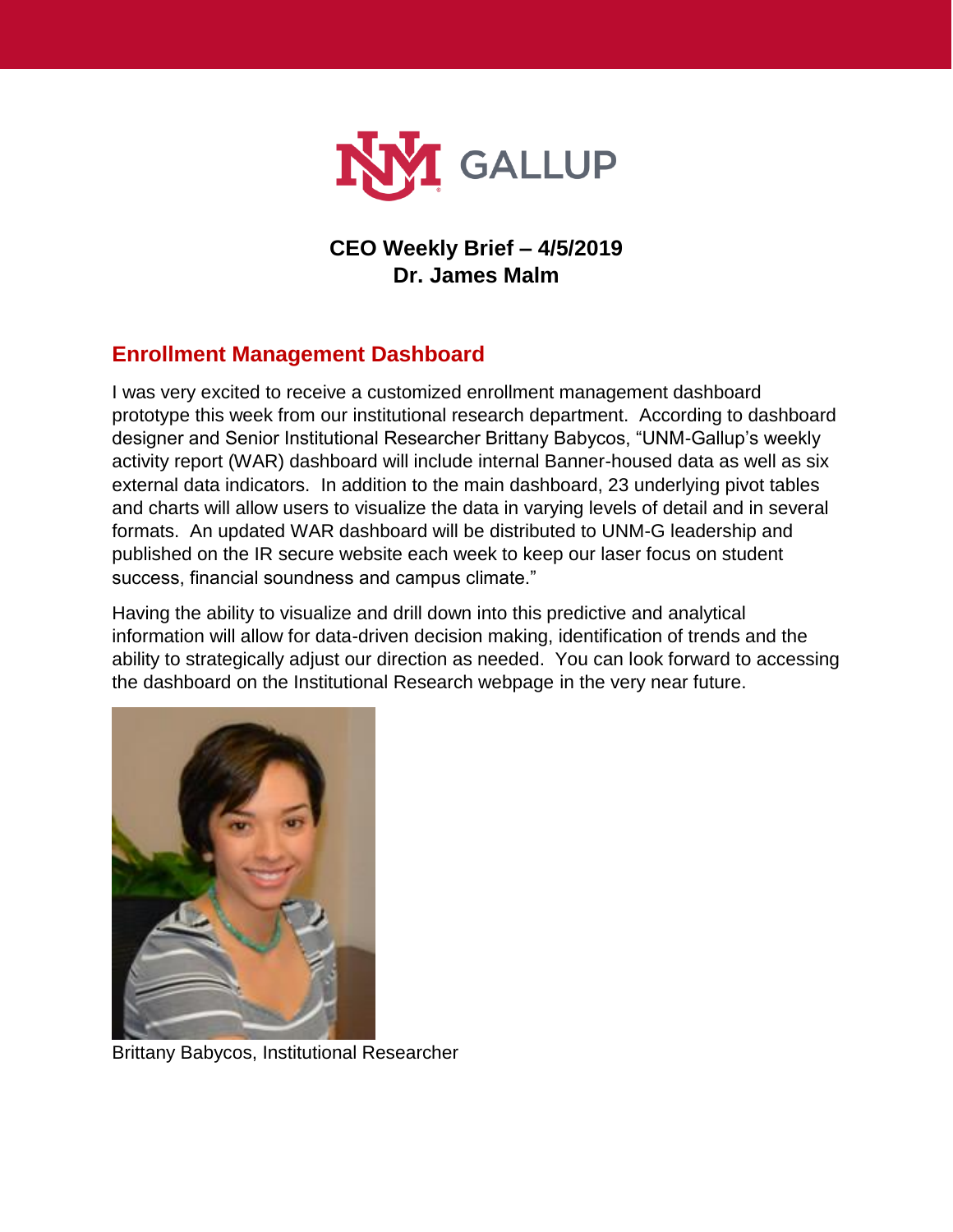

Prototype of new UNM-G enrollment management dashboard

## **Budget and Campus Building: Governance Approvals**

The UNM Board of Regents Finance and Facilities Committee met in Albuquerque on Tuesday and gave their approval to pass our physical plant building plans update to the full Board of Regents on April 9. Please refer to the **Finance and Facilities webpage** for agendas and meeting minutes, and click below for the April 2 documents.

We also received a unanimous "Do Pass" vote for our FY20 budget which will allow for presentation to the full Board of Regents at their April 9 budget summit.

The three members of the Finance and Facilities committee are Doug Brown, Sandra Begay and Robert Schwartz.







Doug Brown Sandra Begay Robert Schwartz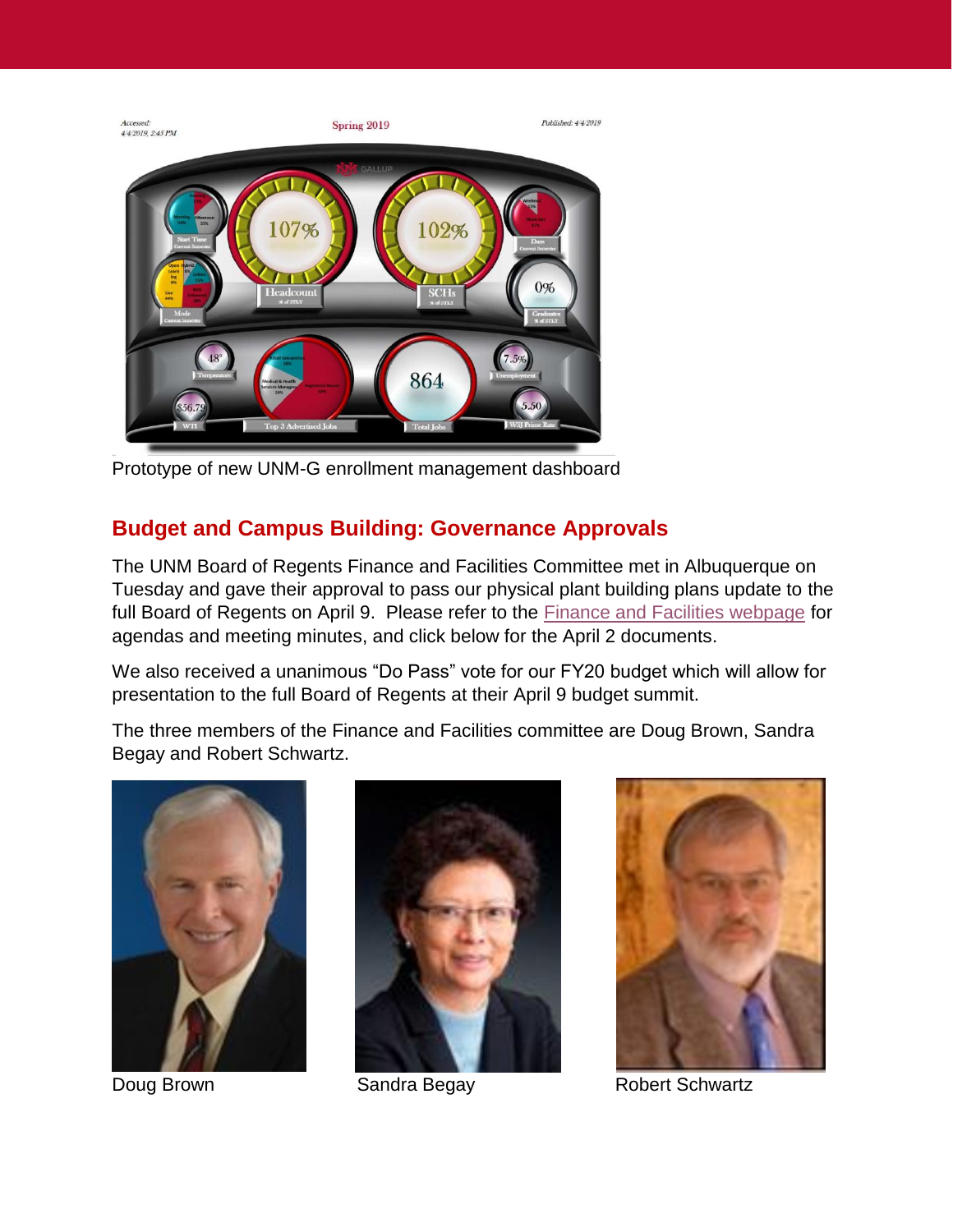

## **Program Advisory Committee Meetings**

Both the Medical Laboratory Technology program, under the direction of Corine Gonzales, and Early Multicultural Childhood Education program as led by Lewis Gambil, hosted their advisory committee meetings this week. These committees are incredibly valuable in guaranteeing that we engage with community leaders and experts in each of our career fields to ensure the education we provide to our students meets acceptable levels of quality and relevance by reliable authorities in the accredited programs. Click below to see the meeting agendas.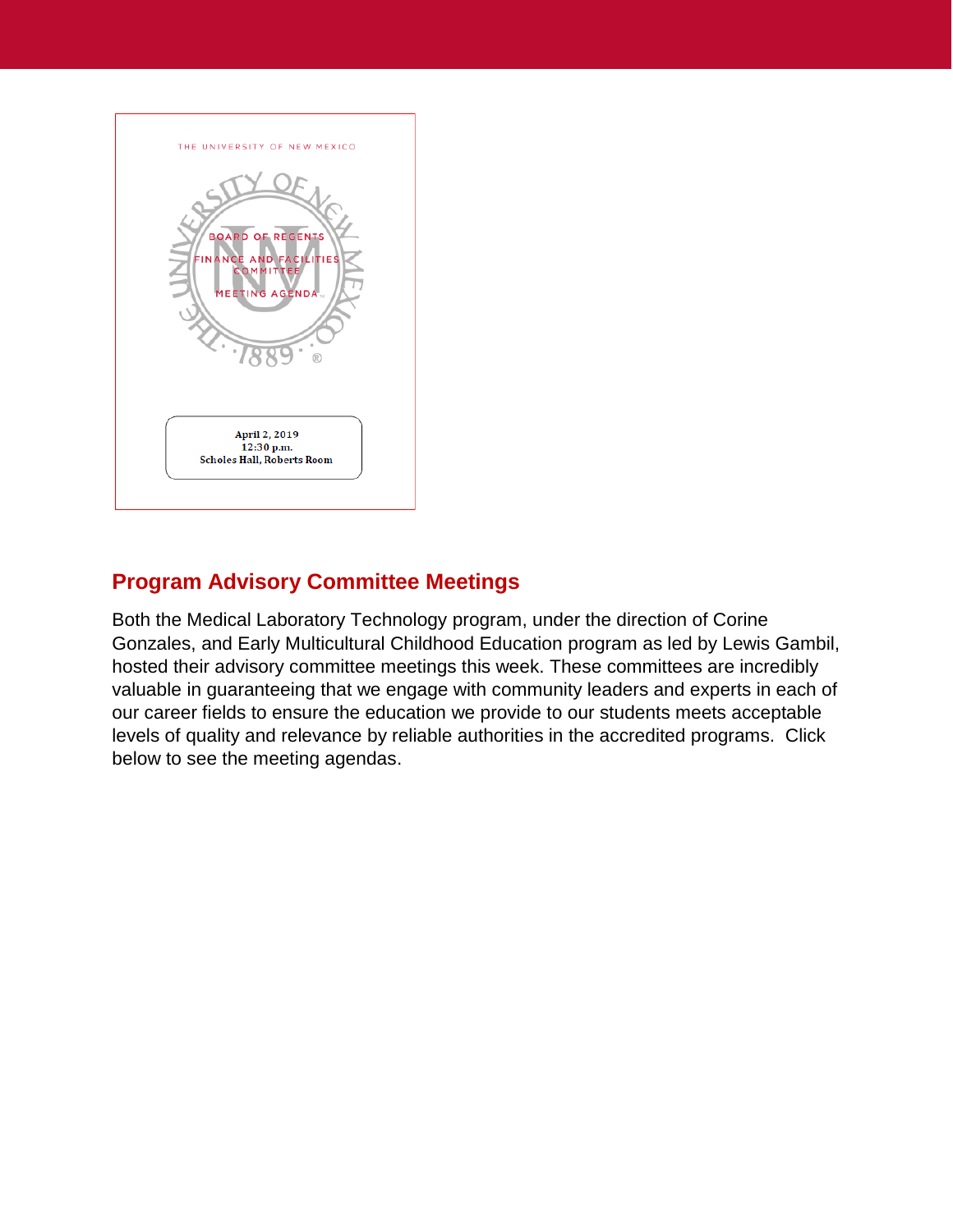



#### **Local Advisory Board Agenda**

I will meet with our Local Advisory Board Chair Ralph Richards next week to construct the agenda for the upcoming board meeting which is scheduled for April 16 at 1:00 p.m. in the executive conference room. Please refer to the [local advisory board webpage](https://gallup.unm.edu/administration/localboard/) for all agendas and board packets. This month's meeting will be different than most as it will be preceded by a board workshop to drill down deeply into our UNM Foundation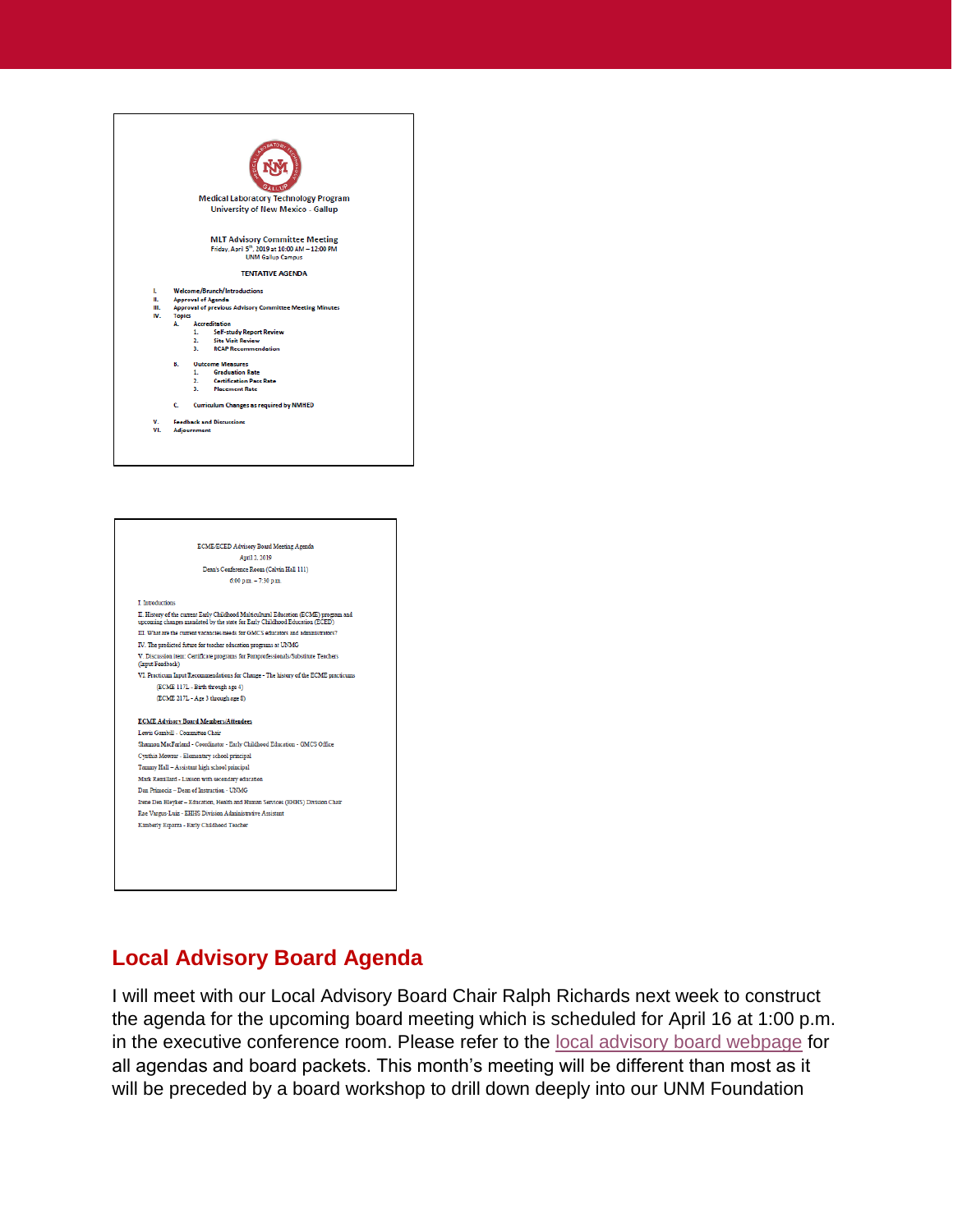managed funds such as endowed and non-endowed scholarship accounts, and will include a presentation on our financial aid processes. As always, the workshop and meeting are open to the public as are all board proceedings. Please join us if you are able to attend.

#### **Walk Out on Work**

With much gusto and enthusiasm, UNM-Gallup employees (and some students!) walked out on work yesterday in support of the university-wide initiative aimed at drawing attention to cardiovascular wellness and the health benefits of moving. Many thanks to our wellness ambassadors Rose Adakai and Rae Ann Vargas-Ruiz for organizing us to hit the trail yesterday afternoon. I hope this will be the first of many walking breaks for our campus, especially now that spring weather is here.



UNM-Gallup employees Walk Out on Work!

## **Open Office Hours**

The UNM-Gallup leadership team welcomed Chris Chavez, Lecturer II in construction technology, to Open Office Hours today. Chris shared information as to how the UNM-Valencia campus is using solar energy to power parts of their campus and presented information as to how UNM-Gallup might do the same. We greatly appreciated the conversation and are investigating possible options for our campus. Please refer to the [KRQE video link](https://www.krqe.com/news/education/unm-valencia-campus-push-to-go-green-creates-solar-savings-for-students/1882577540) regarding solar initiatives at the UNM-V campus.